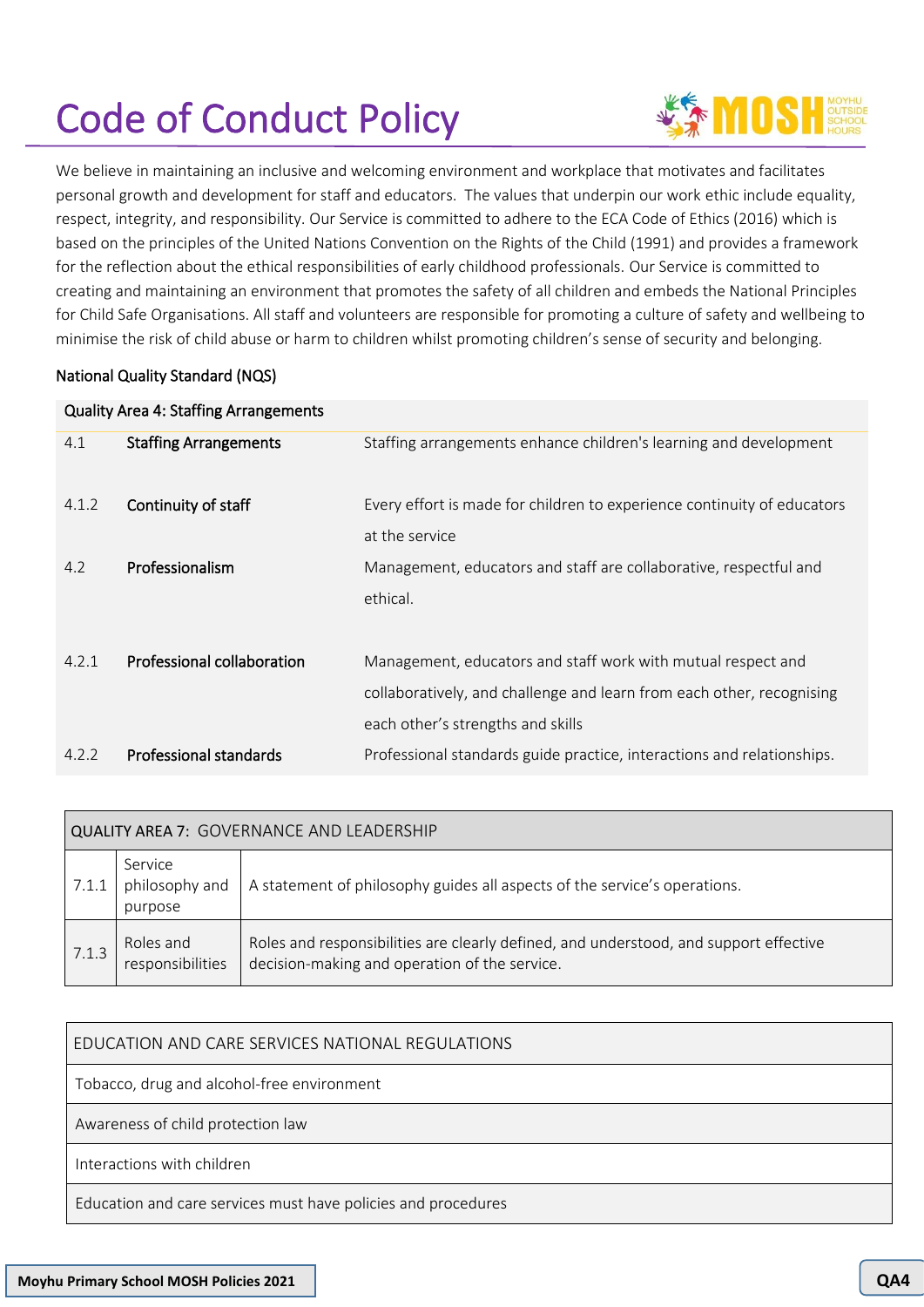#### Related Policies

Privacy and Security Policy Interactions with Children, Family and Staff Policy Development Policy Grievance Policy (staff) Child Protection Policy Respect for Children Policy Responsible Person Policy

#### PURPOSE

We aim to establish a common understanding of workplace standards and ethics expected of all employees of the Service. We aim to ensure positive working relationships are formed between all educators and management, promoting dignity and respect by avoiding behaviour which is or may be perceived as harassing, bullying or intimidating. Educators and management will at all times conduct themselves in an ethical manner and strive to ensure that all interactions are positive and respectful and are in accordance with the Service's philosophy.

Our Service takes every reasonable effort to accommodate the diversity of all children in implementing the Child Safe Standards. We are committed to the safety and wellbeing of children and young people. We recognise the importance of and responsibility for, ensuring our Service provides a safe and supportive environment which respects and fosters the rights and wellbeing of children in our care. We are dedicated in promoting cultural safety for Aboriginal children, cultural safety for children from culturally and/or linguistically diverse backgrounds and to providing a safe environment for children with a disability.

#### **SCOPE**

This policy applies to staff, management and visitors of the Service.

#### IMPLEMENTATION

All Staff, Volunteers and Students of Moyhu Primary School and the After School Care service (MOSH) will adhere to the Early Childhood Australian Code of Ethics, National Regulations and Quality Standard and Service policies and procedures at all times, promoting positive interactions with the Service and the local community.

#### Respect for people and the Service

- Employees and Management are committed to the Service philosophy and values, inclusive of best practice in early childhood education and building positive partnership with children, families and staff
- Employees and management adhere to our *Child Safe Environment Policy* and *Child Protection Policy* at all times and take all reasonable steps to protect children from abuse and harm
- Employees and management understand that *child safety is everyone's responsibility*
- Employees are committed to valuing and promoting the safety, health, and wellbeing of employees, volunteers, children, and families
- Effective, open, and respectful reciprocal communication and feedback between employees, children, families, and management is conveyed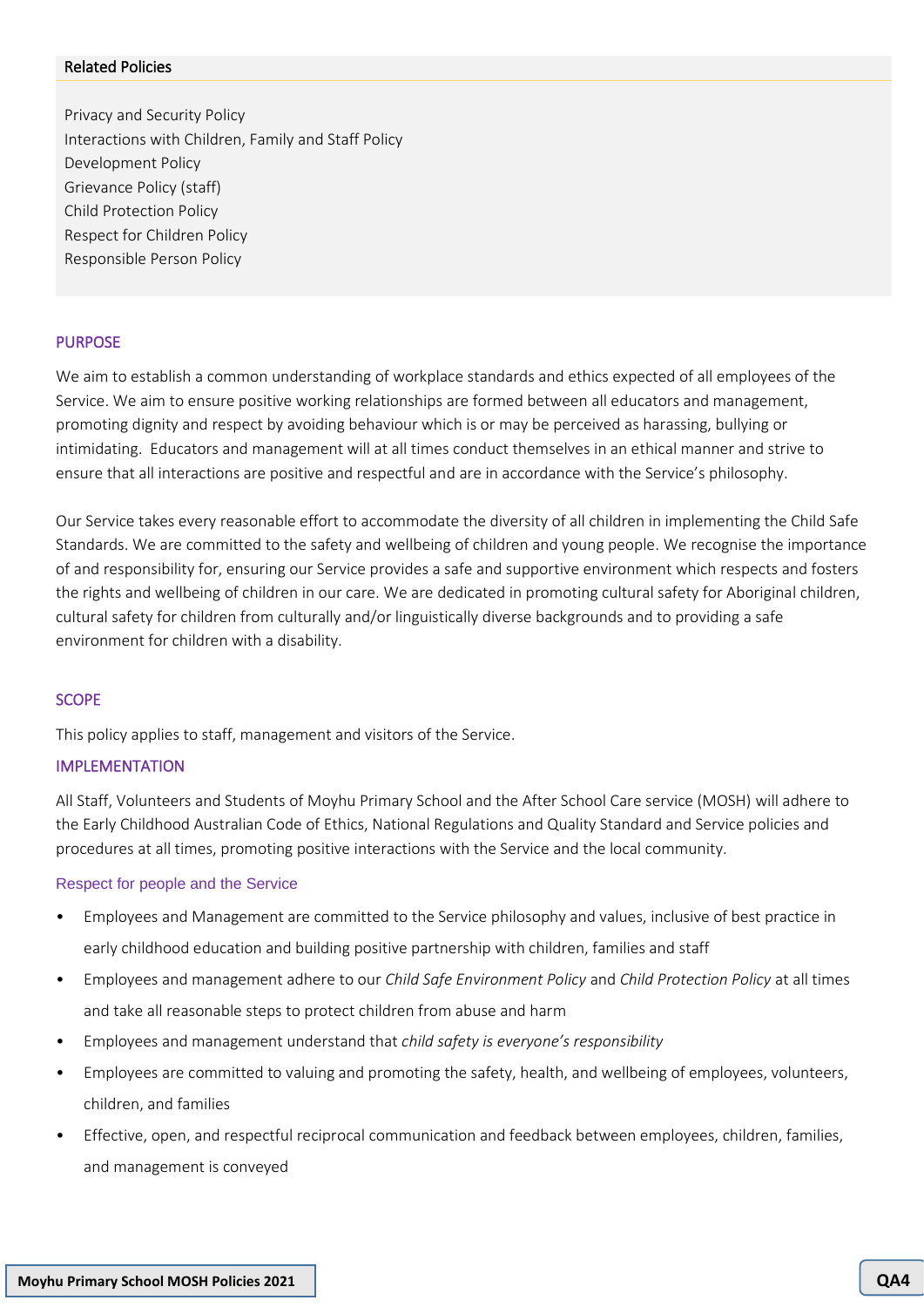- It is important to treat colleagues, children, and families with respect. Bullying or insulting behaviour, including verbal and non-verbal aggression, abusive, threatening, or derogatory language or intimidation towards other employees, children, visitors, or families is unacceptable and will not be tolerated
- Employees are committed to an Equal Opportunity workplace and culture which values the knowledge, experience, and professionalism of all employees, team members, and managers, and the diverse heritage of our families and children
- Employees and management respect the privacy of children and their families by keeping all information about child protection concerns confidential

## Expectations of Employees

## **EMPLOYEES WILL:**

- ensure their work is carried out proficiently, harmoniously, and effectively. They will act in a professional and respectful manner at all times whilst at work, giving their full attention to their responsibilities and adhering to all Service policies, procedures, Child Safe Standards, Education and Care Services National Law and National Regulations, and the National Quality Standard
- act honestly and exercise attentiveness in all Service operations. They will carry out all lawful directions, retaining the right to question any direction which they consider to be unethical. If uncertain they can seek advice from the Nominated Supervisor, Approved Provider or the Ombudsman
- uphold the rights of children and always prioritise their needs
- treat all children and young people with respect
- promote the safety of children and take all reasonable steps to protect children from abuse
- provide adequate supervision of children at all times
- understand their legislative responsibility as mandatory reporters to report any allegation of child abuse, neglect or possible risk of harm to management
- understand their legislative responsibility to report any inappropriate action of any other employee that involves children or young people to management as part of the *Reportable Conduct Scheme*
- participate in all compulsory training
- report any instances of suspected corrupt conduct, mismanagement of government funds or other serious allegation to the appropriate agency (tipoffline@dese.gov.au)
- have a solid understanding of the Service's policies and procedures and the ECA Code of Ethics. If uncertain about the content of any policy or procedure with which they must comply, employees should seek clarification from the Nominated Supervisor or Approved Provider
- be courteous and responsive when dealing with colleagues, students, visitors, children and families
- work collaboratively with colleagues and recognise and value diversity
- be mindful of their duty of care towards themselves and others
- be positive role models for children at all times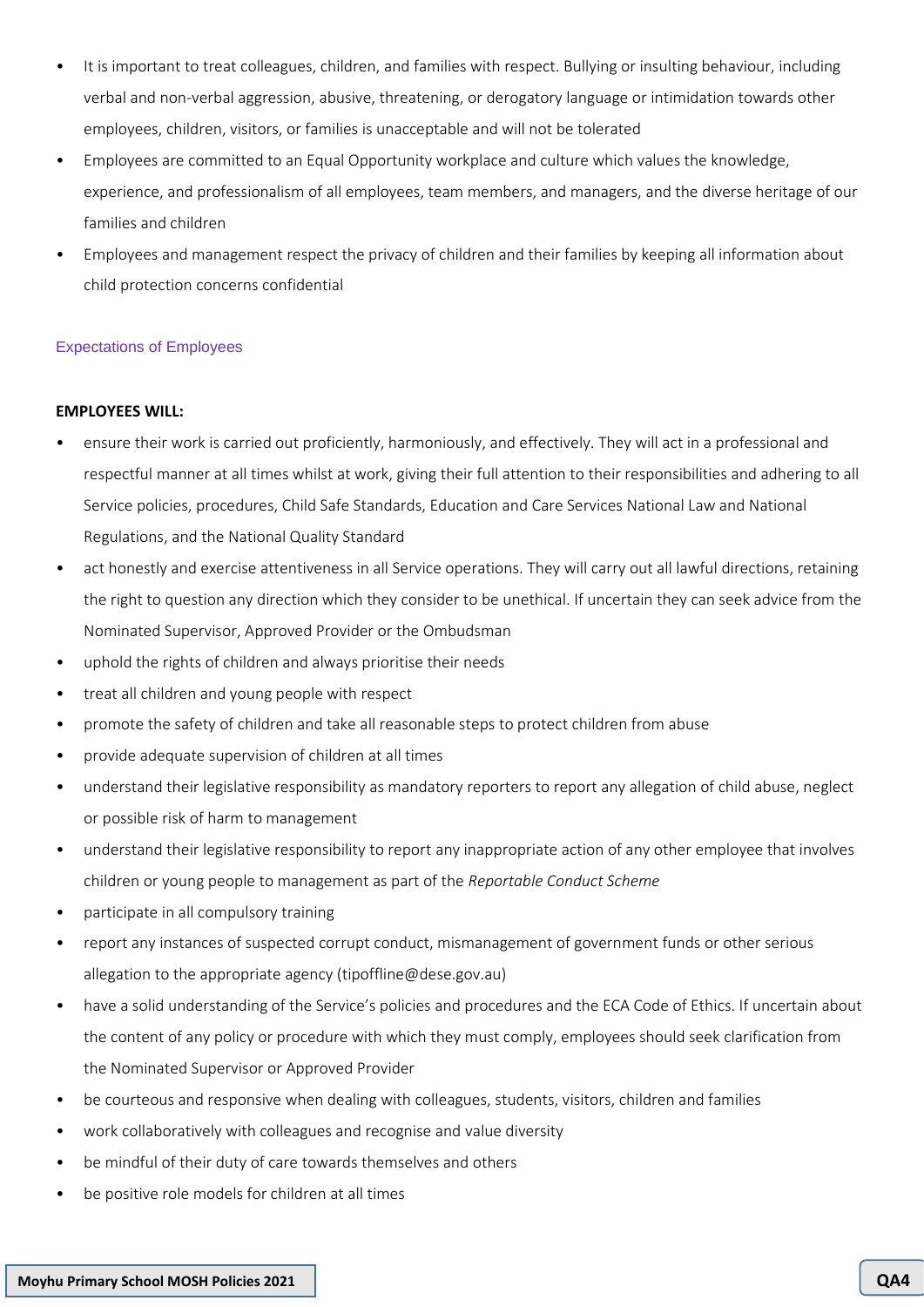- respect the confidential nature of information gained about each child enrolled in our Service
- engage in critical reflection to inform individual and collective decision making and ensure continual improvement.

## Employees will NOT:

- condone or participate in illegal, unsafe or abusive behaviour towards children, including physical, sexual or psychological abuse, ill-treatment, neglect or grooming
- exaggerate or trivialise child abuse issues
- fail to report information to the approved provider if they know a child has been abused
- engage in unwarranted and inappropriate touching involving a child
- persistently criticise and/or denigrate a child
- verbally assault a child or create a climate of fear
- encourage a child to communicate with me in a private setting
- share details of sexual experiences with a child
- use sexual language or gestures in the presence of children
- discriminate against any child, because of culture, race, ethnicity or disability
- put children at risk of abuse- refusing food/play, making threats, exposing children to inappropriate language or material (movies, internet, photos)

## Expectations of Leaders and Management

In addition to the above responsibilities, leaders and management are expected to:

- Promote a collaborative and interconnected workplace by developing a positive working environment where all employees can contribute to the ongoing continuous improvement of the room and Service.
- Promote leadership by working with employees to improve professional development and growth
- Provide ongoing support and feedback to employees
- Model professional behaviour at all times whilst at the Service
- Implement supportive and effective communication systems, consulting employees in appropriate decision making.
- Take appropriate action if a breach of the code of conduct occurs
- Share skills and knowledge with employees
- Give encouragement and constructive feedback to employees, reflecting the value of different professional approaches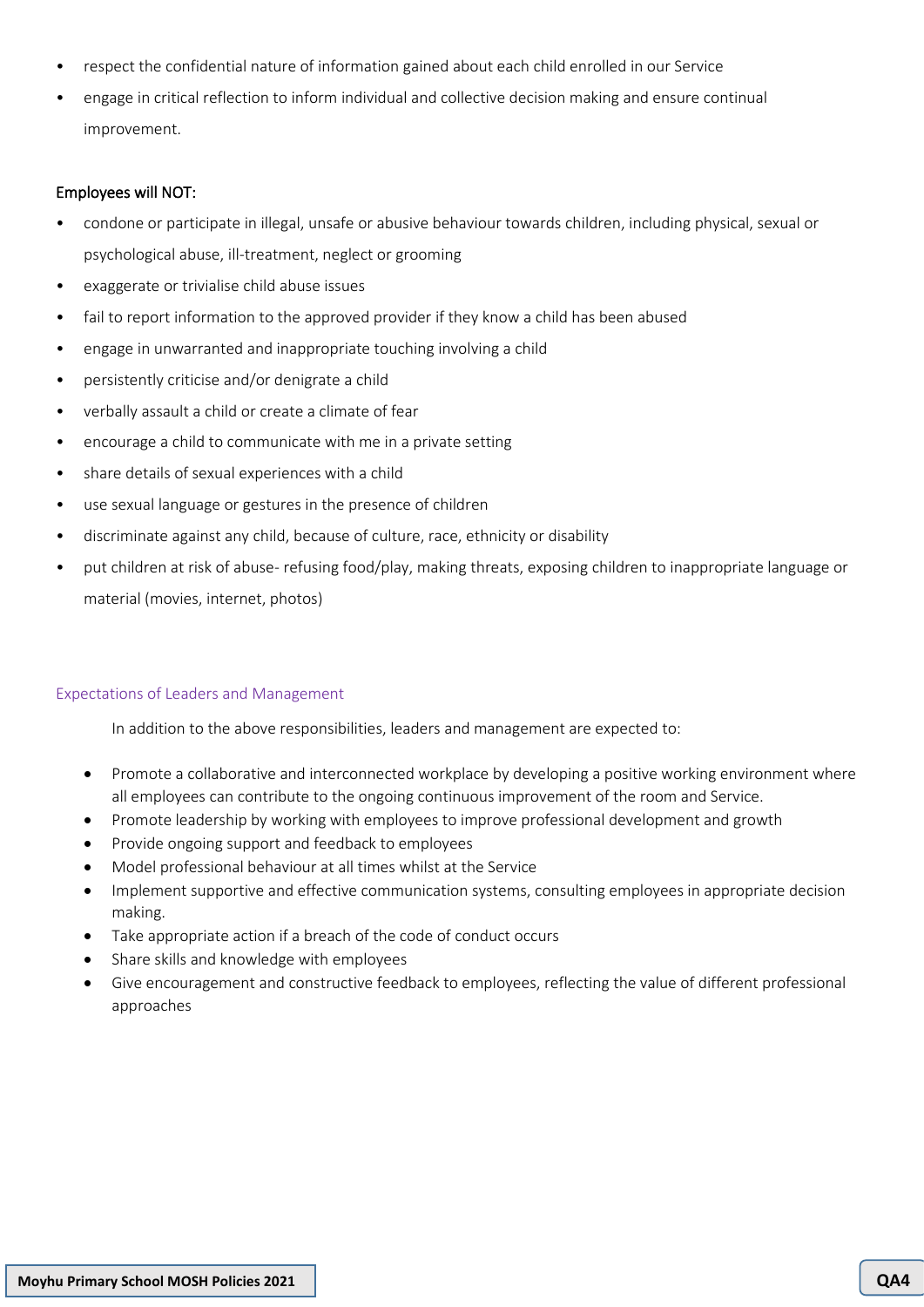## Reporting a breach in the code of conduct

- All employees are required by law to undergo a Working with Children Check, which is verified by the employer to ensure it is valid and current
- If employees become aware of a serious crime committed by another person, they are required to report it to management as per the *Reportable Conduct Scheme*
- as mandatory reporters, all employees must report possible risk of harm to children or young persons to management as per the *Reportable Conduct Scheme*
- management will report any allegations or child related misconduct as per their legislative requirements (this may include reporting the matter to the Police, Department of Communities and Justice and the Office of the Children's Guardian in NSW)

# Managing Conflict in the workplace

## MANAGEMENT WILL:

- remain objective and impartial when managing conflict in the workplace
- be responsive and address a possible breach of the code of conduct by any employee as soon as they aware of the breach
- investigate all allegations which may result in remedial action, or disciplinary action ranging from a caution to dismissal
- consider all relevant facts and make decisions or take actions fairly, ethically, consistently, and with transparency. If they are uncertain about the appropriateness of a decision or action they will consider:
	- o whether the decision or conduct is lawful
	- o whether the decision or conduct is consistent with Service policies and objectives
	- o whether there will be an actual, potential, or perceived conflict of interest involving obligations that could influence the business relationship or conflict with business duties

# Adhering to Service confidentiality

- Unless authorised to do so by legislation, employees must not disclose or use any confidential information without appropriate approval
- All employees are to ensure confidential information must be not accesses by unauthorised people
- Employees will adhere to the Service's 'Privacy and Confidentiality Policy".

# Record Keeping

- Employees and Management will maintain full, accurate, and honest records as required by the Education and Care Services National regulations
- Managers have a responsibility to ensure that employees comply with their record keeping obligation outlined in the *Record Keeping and Retention Policy*
- Employees must not destroy records without permission from management
- Records must be retained and stored securely as per our *Record Keeping and Retention Policy*

# 5. Duty of Care

- Management and employees have a responsibility to take reasonable care for the health and safety of themselves and others at the workplace to enable compliance with the work health and safety legislation.
- Duty of Care relates to both physical and psychological wellbeing of individuals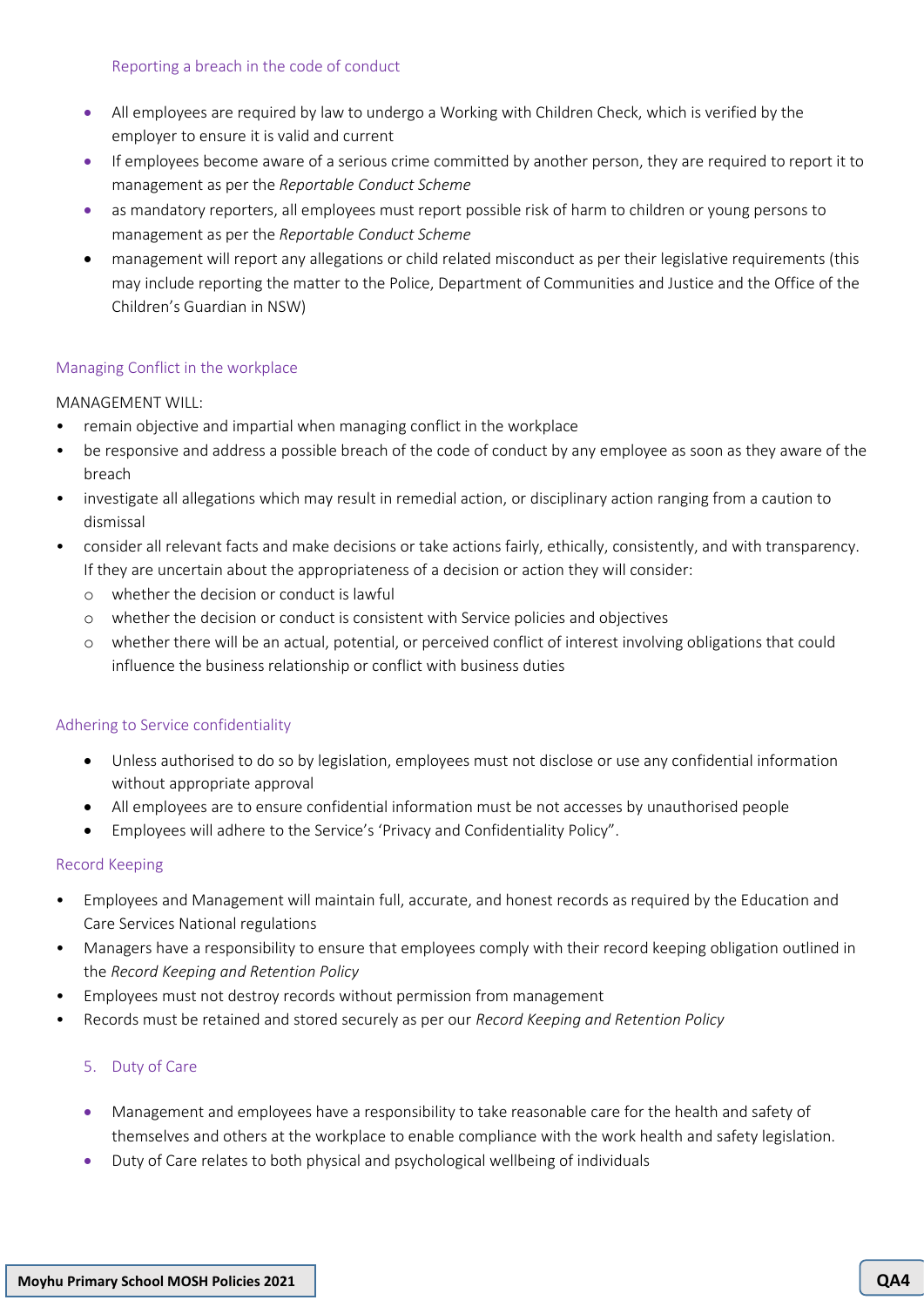• Management and employees have a duty of care to take reasonable care for the safety and welfare of children and young people in care. Thus taking all reasonable action to protect children and young people from risk of hard that can be reasonably predicated.

## Social Media

- Moyhu Primary School offers to its current families and staff members a Facebook page as a communication tool. The administrator of the account is the Principal and teachers.
- The Administrator controls the content on the page and ensures that the postings are relevant and respectful of the Service, the children, the staff, families and greater community.
- Staff members that have a personal Facebook account are not permitted to post any negative comments relating to the Service, children, colleagues or families. If they choose to 'like' the Service's page they have a responsibility to ensure that their profile picture is always an appropriate representation of an early childhood Educator. If it is not, we request that they do not 'like' the page.
- Staff members are to use their own personal discretion when adding a family of the Service as a 'friend' on Facebook. The Service does not recommend staff to add families of the Service as they will be seen still as a representative of the Service and held to the Service's Code of Conduct on all posts on their private 'wall' if families have access.
- Families are asked in our Social Media policy to respect that staff may have a personal policy on adding families due to their professional philosophy and that the Service does not recommend staff to have families as friends on their private account.

# Use of alcohol, drugs and tobacco

- Smoking is NOT permitted in or on surrounding areas of the Service
- It is expected that the odour of cigarette smoke will not be detected on an employee's clothing. If an employee is found smoking on the premises, that employee may be terminated. Our Service supports th[e Smoke Free](http://www.health.nsw.gov.au/tobacco/Pages/smokefree-legislation.aspx)  [Environment Act 2000.](http://www.health.nsw.gov.au/tobacco/Pages/smokefree-legislation.aspx) The company and its employees will follow all conditions outlined in this act.
- Our Service is bound by the Education and Care Services National Regulations. Alcohol, drugs, or other substance abuse by employees can have serious adverse effects on their own health and the safety of others. As such, all employees must not:
	- o consume alcohol nor be under the influence of alcohol while working
	- o use or possess illegal drugs at any workplace
	- o drive a vehicle, having consumed alcohol or suffering from the effects of illegal substances, or
	- o bring alcohol or any illegal drugs onto the premises.
- If a co-worker suspects a colleague to be affected by drugs or alcohol, they must inform the Nominated Supervisor immediately. No employee will be allowed to work under the influence of drugs or alcohol.
- Employees undergoing prescribed medical treatment with a controlled substance that may affect the safe performance of their duties are required to report this to the Nominated Supervisor.
- All issues pertaining to these matters shall be kept strictly confidential. A breach of this policy may initiate appropriate action including the termination of employment.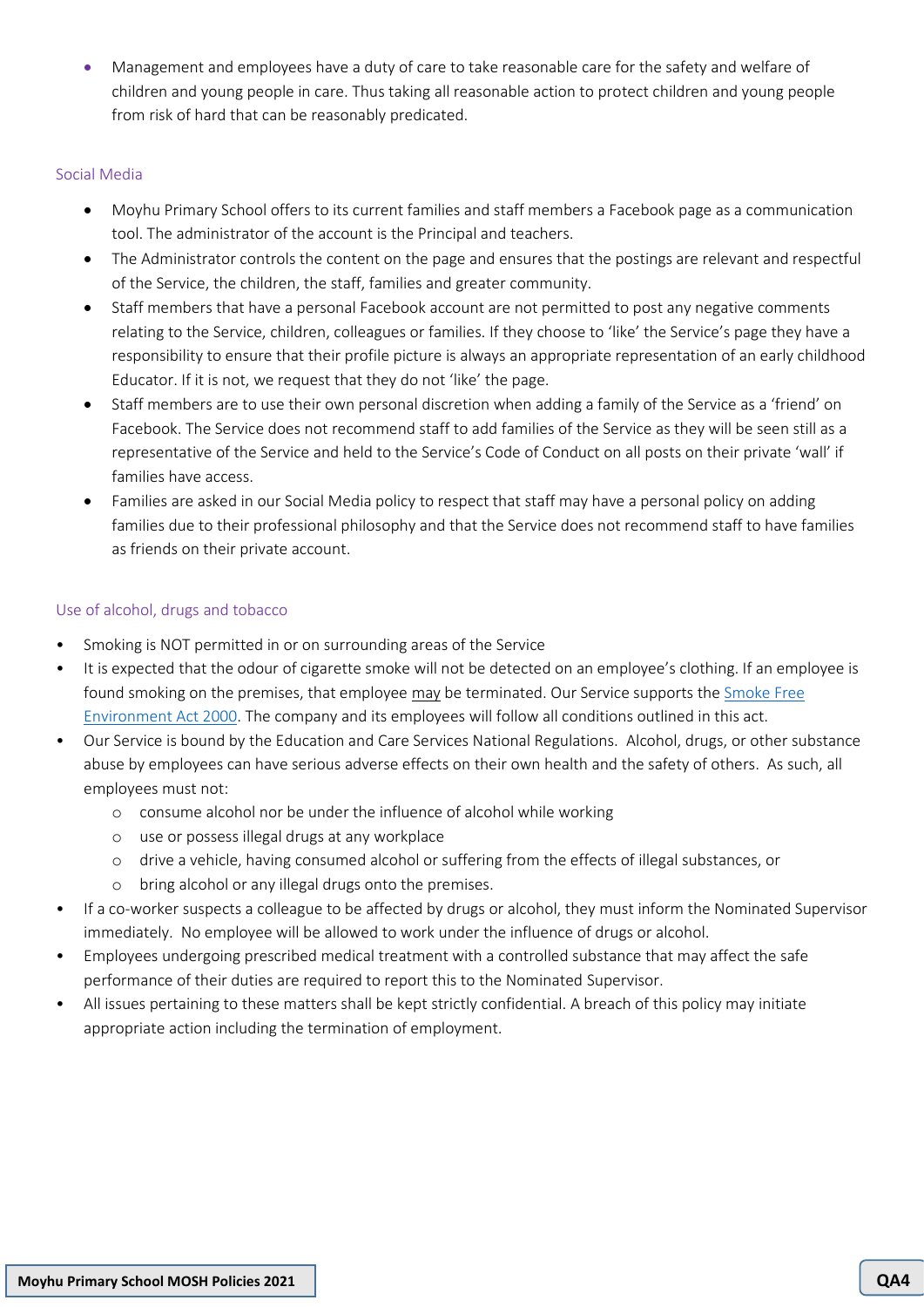## Dress Code

- All employees must adhere to our uniform/dress code supplied during induction including the display of their name badge whilst on shift.
- closed shoes must be worn at all times. Clothes must be suitable for movement, active play and messy play. No offensive logos or political statements are to be worn.

#### Personal Hygiene

All employees are to adhere to the following standards:

- Shoes are enclosed with flat soles for safety
- Long hair is to be clean and neatly tied back. Ensure hair does not hang in your eyes
- Makeup is to be light and natural
- Fingernails are to be clean and well groomed
- Nail polish cannot be bright or chipped
- Good oral hygiene and grooming is essential

#### Service Email

- Email is to be used only for company usage, not for private communications.
- Passwords and access privileges are treated as strictly confidential to the Educator issued with that access or persons delegated to know and use that access in the normal course of operation. It is the responsibility of the authorised user to take fair and reasonable steps to ensure the passwords and other forms of access are held safe.

## Breach of the Code of Conduct

All staff members are made fully aware that the following breaches of the Code of Conduct and role responsibilities may lead to termination of employment:

- reporting to work under the influence of alcohol or drugs
- refusal to complete mandated professional training
- possessing or selling drugs at the Service
- immoral, immature, or indecent conduct while at the Service
- inappropriate use of company equipment and/or resources
- refusing to work as reasonable directed
- possessing a dangerous weapon whilst at the Service
- bringing disrepute to the Service
- causing disruption or discontent in the relationship between a family and the Service
- disclosure of confidential information
- falsifying documentation
- associating with families without disclosing this information with management
- stealing, abusing, defacing, or destroying company property
- interfering with work schedules
- falsification of reports, documents, or wages information
- failure to report for work without notice
- walking off the job
- failure to follow policies and procedures
- vulgarity or disrespectful conduct to families, management or colleagues
- making or publishing false, vicious, or malicious statements about any employee of the Service, or the Service itself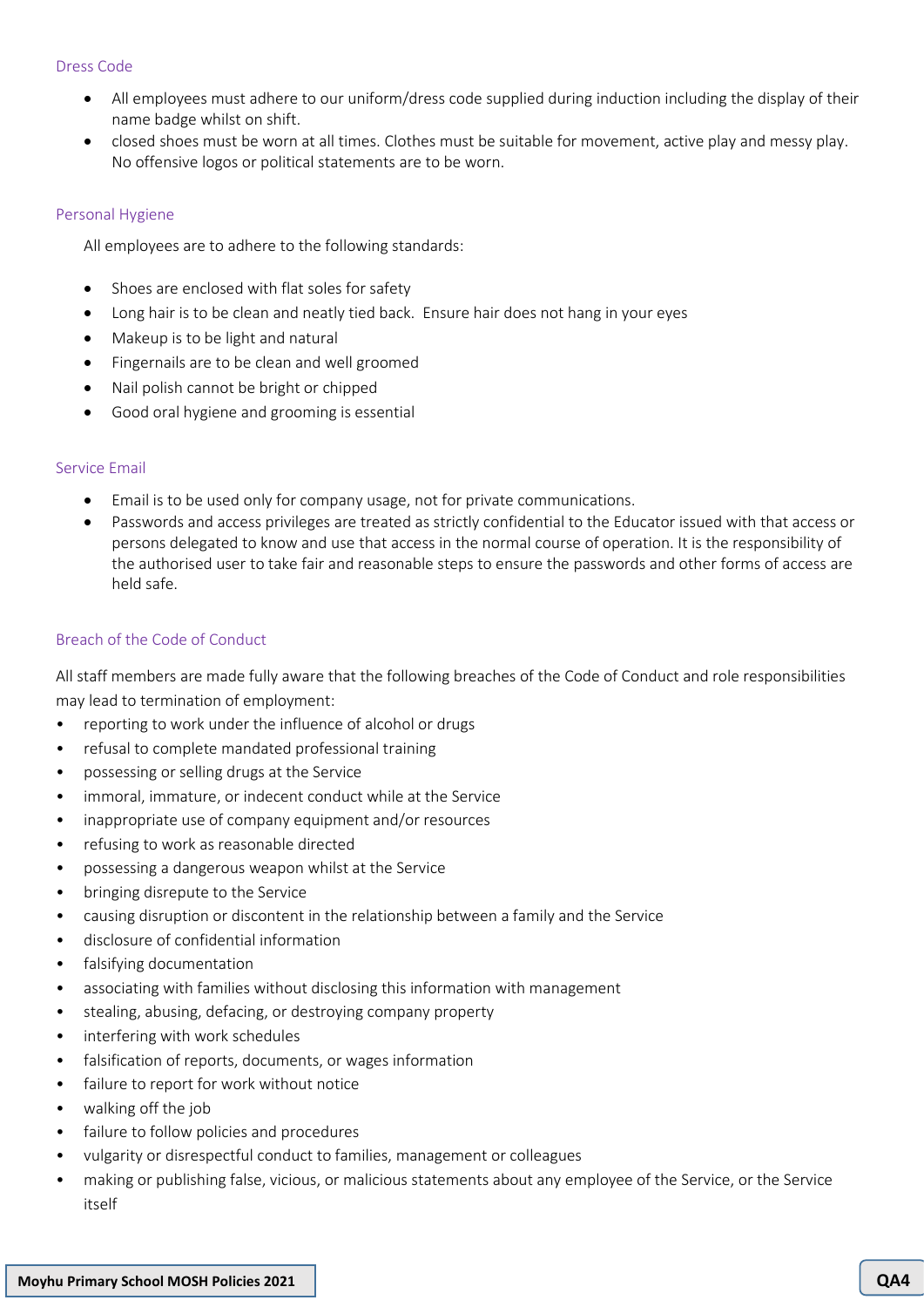• failure to hand in lost property (this is regarded as stealing): Lost property is to be handed to the Moyhu Primary School Principal.

# Disciplinary Action

All staff members are made fully aware that continued abuse of the following might result in disciplinary action. These include, but are not limited to the following:

- unauthorised absence
- having personal visitors whilst on shift
- continued personal phone calls
- unauthorised solicitation or distribution of money or materials
- poor work standard
- carelessness
- low level of enthusiasm
- lack of personal cleanliness
- taking excessive breaks
- failure to report health, fire or safety hazards
- repeated tardiness

## Code of Conduct Agreement

I have read and understood the Services Code of Conduct, and agree to abide by the provisions set out in the Code of Conduct at all times. Failure to do so may lead to disciplinary action or dismal.

Name:

Signature:

Position:

Date: